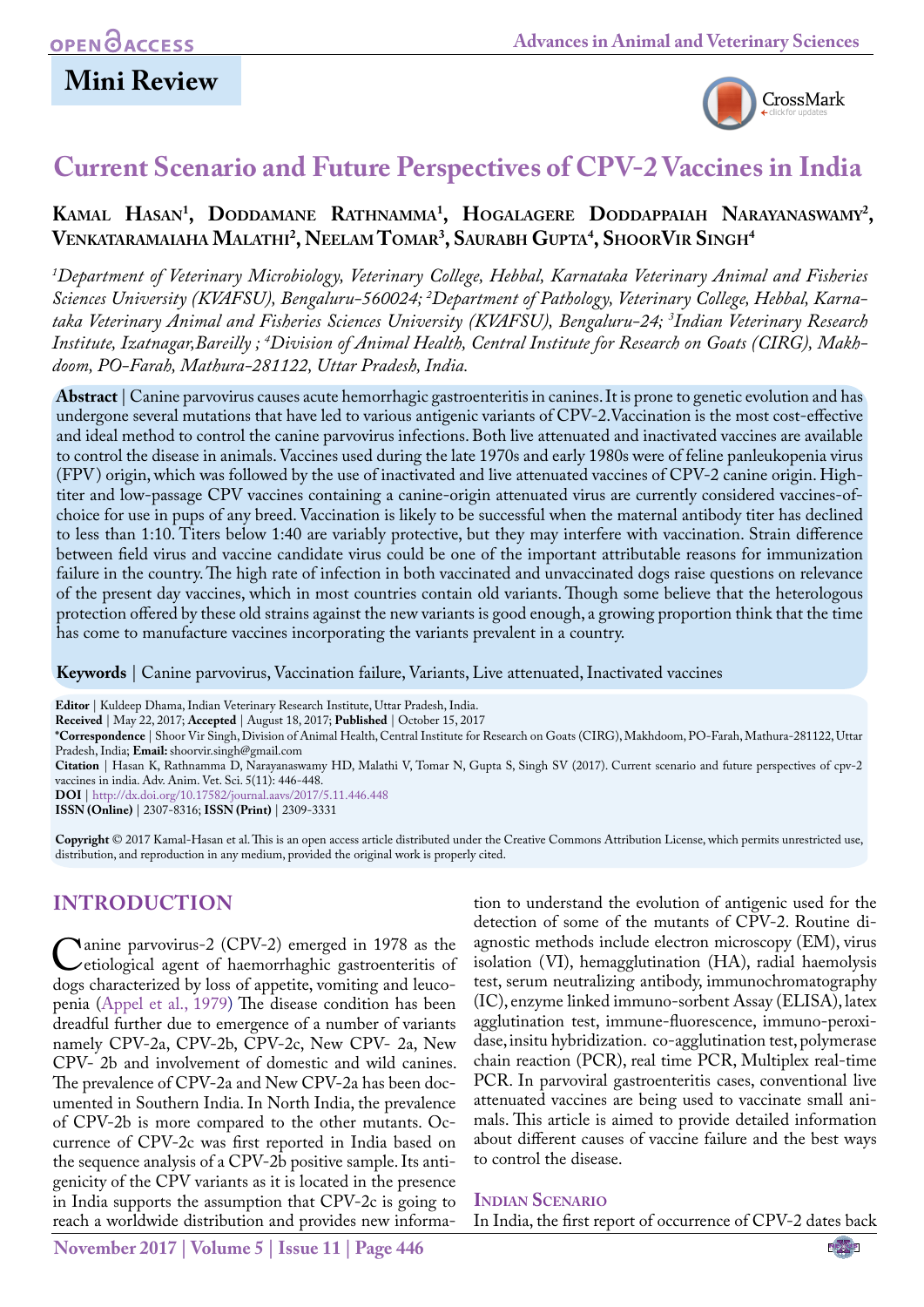# **OPEN**<sub>d</sub><sub>ACCESS</sub>

to 1982 by [Ramadass and Khader, \(1982\).](#page-2-1) Since then, the incidence of CPV-2 variants in dogs were reported from different states *viz.* Kerala, Orissa, Assam, West Bengal, Tamil Nadu, Pondicherry, Haryana and Uttar Pradesh. Occurrence of CPV-2c was first reported in India based on the sequence analysis of a CPV-2b positive sample by [Nandi](#page-2-2) [et al. \(2010\).](#page-2-2) Later, the outbreak of CPV-2c in vaccinated dogs in Anand district of Gujarat was reported by Gauri and colleagues in 2013.

### **Recent Diagnostic Techniques**

Recently, A quartz crystal microbalance (QCM) biosensor was developed for rapid detection of CPV infection using prolinker™ B. ProLinker™ B enables antibodies to be attached to a gold-coated quartz surface in a regular pattern and in the correct orientation for antigen binding. QCM biosensor was 95.4 % sensitive and 98% specific compared to PCR. It is rapid and accurate clinical diagnostic tool for CPV infection ([Kim et al., 2015](#page-2-3)).

Loop mediated isothermal amplification (LAMP) with enzyme-linked immunosorbent assay (LAMP-ELISA) and with lateral flow dipstick (LAMP-LFD) are found to be rapid, sensitive and specific methods for the visual detection of clinical pathogen (Yu-Ling et al.2013).To differentiate canine and feline parvovirus in serum and faecal samples, Taq-Man PCR was developed ([Streck et al., 2013](#page-2-4)).

MicroRNA expression analysis was developed to understand the molecular basis of FPV and CPV infection in cats. MicroRNAs being involved in virus-host interactions might provide us with an alternative strategy for disease prevention and control, like developing the direct antiviral effects, and stimulating the antiviral innate immune responses to virus infection ([Zhou et al., 2017](#page-2-5)).

Peptide nucleic acid-based (PNA) array are considered as a stable nucleic acid analogue. Peptide nucleic acid-based (PNA) array was used to discriminate between the four CPV-2 antigenic types (CPV-2, -2a, -2b, and -2c) during ante-mortem diagnosis of dogs, using newly developed PNA-DNA hybridization assay. The PNA array has high sensitivity and specificity compared with a real time PCR using the TaqMan assay, a gold standard method [\(An et al.,2012](#page-2-6)).

Next-generation sequencing (NGS) methodologies was developed by targeting RNA transcripts, and therefore detecting only replicating virus. Using the data generated by NGS, the presence of newly evolved, yet known, strains of both CPV-2a and CPV-2b were identified and grouped geographically. Deep-sequencing data provided additional diagnostic information in terms of investigating novel CPV. NGS data in addition to limited serological data provides strong diagnostic evidence that the outbreaks were most likely arose from unvaccinated or under-vaccinated canines, not from a novel CPV strain incapable of being neutralized by current vaccination efforts ([Parker et al.,2017](#page-2-7)).

### **Cross Protection among Cpv-2 Variants**

With an increasing number of cases of the current vaccines against this mutant is another question that must be addressed. In an experimental study, using the Neutralization

test, the pups inoculated with CPV-2 had antibody titers, which were approximately 30 times higher to homologous virus than to heterologous virus (CPV-2 b). There is only one report which shows of sick dogs showing symptoms suggestive of CPV, including vaccinated animals, raises concerns among breeders, owners and veterinary practitioners about the ability of the current vaccines to protect the pups, as noted previously in other countries ([Decaro et](#page-2-8)  [al., 2008\)](#page-2-8) The efficiency complete protection against type 2c by an attenuated vaccine based on other CPV type. On the other hand, there are several works reporting vaccine failures when the challenge virus is of the type 2c ([Decaro](#page-2-8)  [et al., 2008\)](#page-2-8). In order to obtain better protection against the field strains of CPV, the incorporation of a specific new variant of CPV-2 in the vaccine is recommended based on the prevalence in the country.

### **Canine Parvovirus Vaccines**

Initially, killed CPV vaccine was used and in recently modified live vaccine have been developed in search of improved potency. Inactivated vaccines, however, provide only a short immunity to the infection. Although dogs may be protected for several months against disease, they may have subclinical infection. Modified live vaccine offers a longer duration of immunity than killed vaccine. Vaccination against CPV may not provide immunity, because vaccine is based on CPV 2 but outbreak strains are of CPV 2a and 2b, now 2c is also prevalent. The HI test is used to measure antibodies. HI titre 1:80 or more is considered protective ([Khatri et](#page-2-9)  [al., 2017](#page-2-9)). Vaccination of dogs is generally performed using multivalent vaccines, which contain CDV, CPV, leptospira bacteria and inactivated rabies virus. Monovalent CPV-2 vaccines are also available, some of them containing very high titer virus ( $10^7$ TCID50) and widely recommended for initial vaccination of pups.

### **Causes of Vaccination Failure**

1) Improper vaccination schedule by pet owners

2) Mismatching of vaccine strain with field strain prevailing in the outbreak area.

3) Interfering level of maternally derived antibodies

4) Allowing the pet with stray dog

- 5) Lack of disinfection in the premises
- 6) Lack of awareness of vaccination
- 7) Importing of dog lacking vaccination history.

Strategies for reducing/overcoming risk of maternal interference include biweekly vaccination and low passage, high titer vaccines.

### **Current Vaccines Available in India**

Manufacturers of the vaccine puppy shot are commonly used including:

1) Nobivac DHPPi and Nobivac® Puppy DP Vaccine -strain C 154

2) CANIGEN DHPPi/L Vaccine -Cornell strain

3) Mega Vac-6 Vaccine – Attenuated Parvovirus of canine origin.

Adequate CPV vaccination was defined as completed primary vaccination series, including MLV at a 3–4 week interval with the last vaccination at a minimum of 14–16